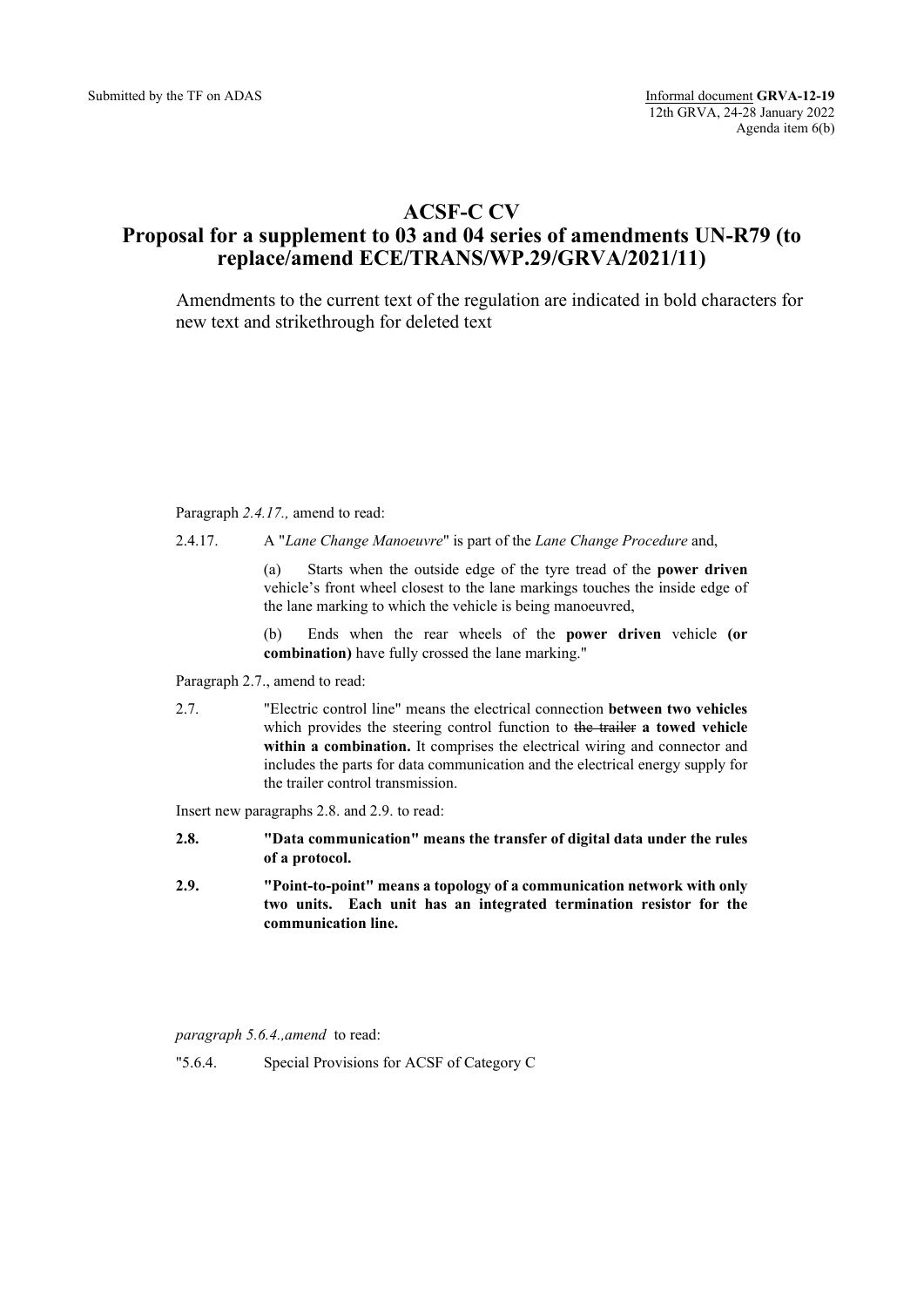**Power-driven** V**v**ehicles equipped with an ACSF system of Category C **and trailers supporting lane change function(s)** shall fulfil the **relevant**  following requirements.

- *paragraph 5.6.4.1.1. ,amend* to read:
- 5.6.4.1.1. A **power driven** vehicle equipped with an ACSF of Category C shall also be equipped with an ACSF of Category B1 complying with the requirements of this UN Regulation.

Insert a new paragraph 5.6.4.5.5.1., to read:

**5.6.4.5.5.1. In case the vehicle is coupled to a trailer of category O3 or O4 supporting lane change function(s), the system failure signal transmitted from the trailer via the electric control line shall trigger the aforementioned warning signal accordingly.**

*Paragraph 5.6.4.8.1.(original) shall be restructured as follow*:

*Paragraph 5.6.4.8.1., amend to read:*

### 5.6.4.8.1. **Rear detection and minimum operation speed**

*Insert new paragraph 5.6.4.8.1.1.*

*Paragraph 5.6.4.8.1.1.,* amend to read:

**5.6.4.8.1.1. Specific requirements applicable to Power-driven vehicles able to assist lane change in solo condition and to trailers of category O3 or O4 supporting lane change function(s)**

> The ACSF of Category C shall be able to detect vehicles approaching from the rear in an adjacent lane up to a distance S<sub>rear</sub> as specified below:

> The minimum distance S<sub>rear</sub> shall be declared by the vehicle manufacturer. The declared value shall not be less than 55 m.

> The declared distance shall be tested according to the relevant test in Annex 8 using a two-wheeled motor vehicle of Category  $L_3$ <sup>1</sup> as the approaching vehicle.

> **Additionally, for trailers supporting lane change function, the detection area specified in paragraph 5.6.4.8.2. shall be extended to the sides of the trailer including the coupling device.**

*Insert new paragraph 5.6.4.8.1.2.*

- **5.6.4.8.1.2. Specific requirements applicable to power-driven vehicles of Category N2 and N3 able to to assist lane change when coupled to a trailer of Category O3 or O4 supporting lane change functions:**
	- **(a) the detection area specified in paragraph 5.6.4.8.2. shall apply to the sides of the power-driven vehicle, while the detection behind the rearmost point of the vehicle shall be deemed optional.**
	- **(b) The vehicle shall fulfil the requirements of paragraph 5.6.4.9.**
	- **(c) The ACSF-C shall be deactivated (off mode) if the coupled trailer of category O3 or O4 is not fulfilling the requirements of paragraph 5.6.4.9. (unless the power-driven vehicle is able to**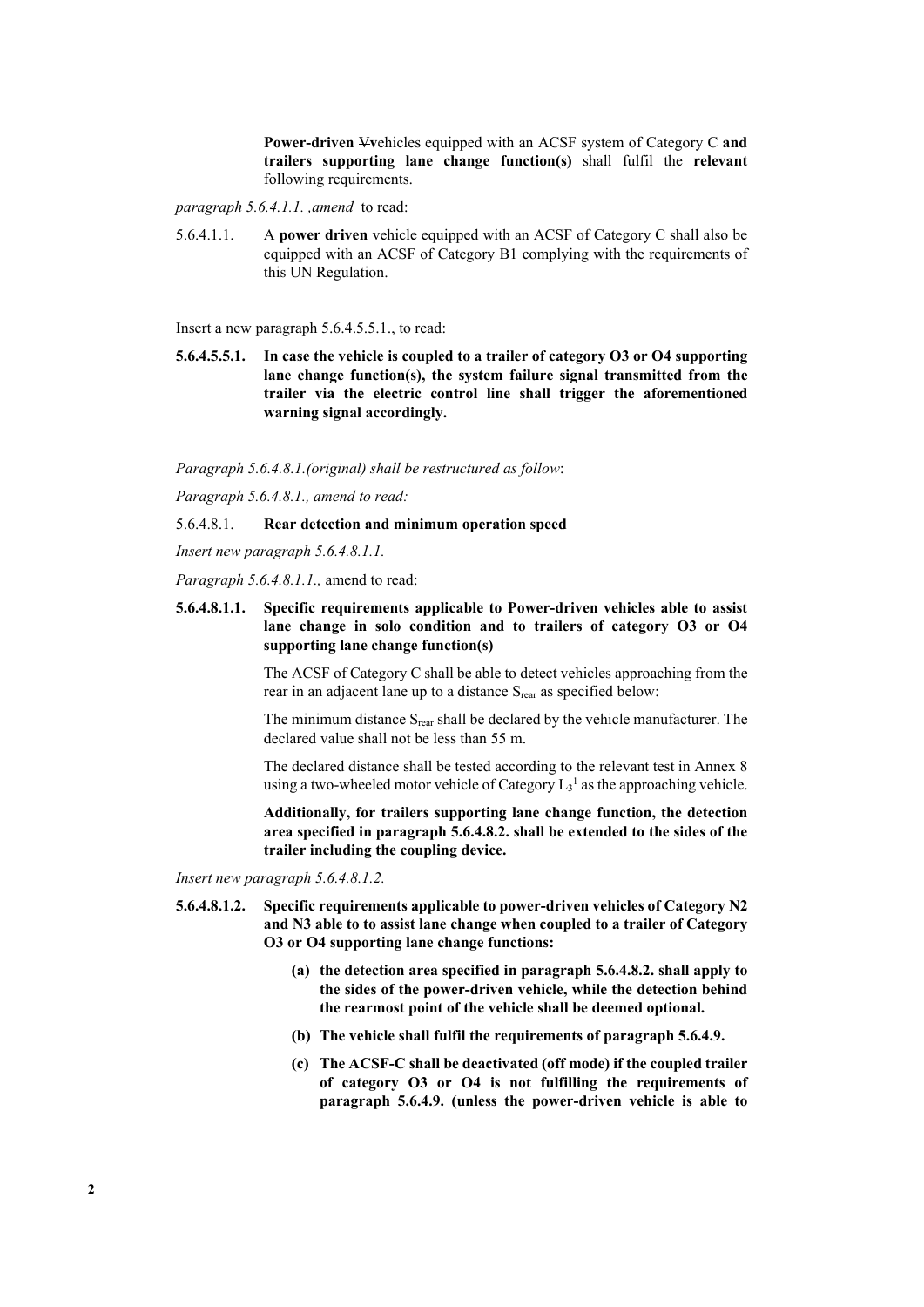**assist lane change when coupled to a trailer not supporting lane change functions, as specified in paragraph 5.6.4.8.1.3.).**

*Insert new paragraph 5.6.4.8.1.3.*

- **5.6.4.8.1.3. Specific requirements applicable to Power-driven vehicles of category N2 and N3 able to assist lane change when coupled to a trailer of category O3 or O4 not supporting lane change functions:**
	- **(a) The minimum distance Srear shall be declared by the vehicle manufacturer. The declared value shall be specified from to the rearmost point of the trailer and shall not be less than 55 m.**

**The declared distance Srear shall be tested with a trailer not supporting lane change function(s) according to the relevant test in Annex 8 using a two-wheeled motor vehicle of Category L3 <sup>1</sup> as the approaching vehicle.**

**(b) The vehicle manufacturer shall also declare the maximum trailer length LT up to which the power-driven vehicle is able to perform a lane change manoeuver. LT shall be specified as the distance between the coupling point of the trailer (e.g. the kingpin of a semi-trailer, the drawbar eye of a full-trailer) and its rearmost point.** 

**The power-driven vehicle shall use the relevant information(s) transmitted from the trailer (e.g. via the electric control line) to assess the actual length of the coupled trailer or alternatively from detection means belonging to the towing vehicle. In case the**  coupled trailer is longer than the maximum trailer length  $L<sub>T</sub>$  or if **the information of the actual trailer length is not available, the ACSF-C shall be deactivated (off mode).**

**The vehicle manufacturer shall demonstrate, to the satisfaction of the technical services (e.g. by simulating the relevant messages from the trailer), that the ACSF-C is deactivated once the trailer**  length is higher than the specified value  $L<sub>T</sub>$  or the trailer length is **not known by the power-driven vehicle.**

**(c) Additionally, the detection area specified in paragraph 5.6.4.8.2. shall be extended to the sides of the combination.**

*Insert new paragraph 5.6.4.8.1.4.*

5.6.4.8.1.4. The minimum operation speed V<sub>smin</sub>, down to which the ACSF of Category C is permitted to perform a lane change manoeuvre, shall be calculated with minimum distance  $S_{\text{rear}}$  using the following formula:

$$
V_{Smin} = a * (t_B - t_G) + v_{app} - \sqrt{a^2 * (t_B - t_G)^2 - 2 * a * (v_{app} * t_G - S_{rear})}
$$

Where:

S<sub>rear</sub> is The minimum distance declared by the manufacturer in [m];

 $V_{app}$  = 36.1 m/s (The speed of the approaching vehicle is 130 km/h *i.e.* 36.1 m/s);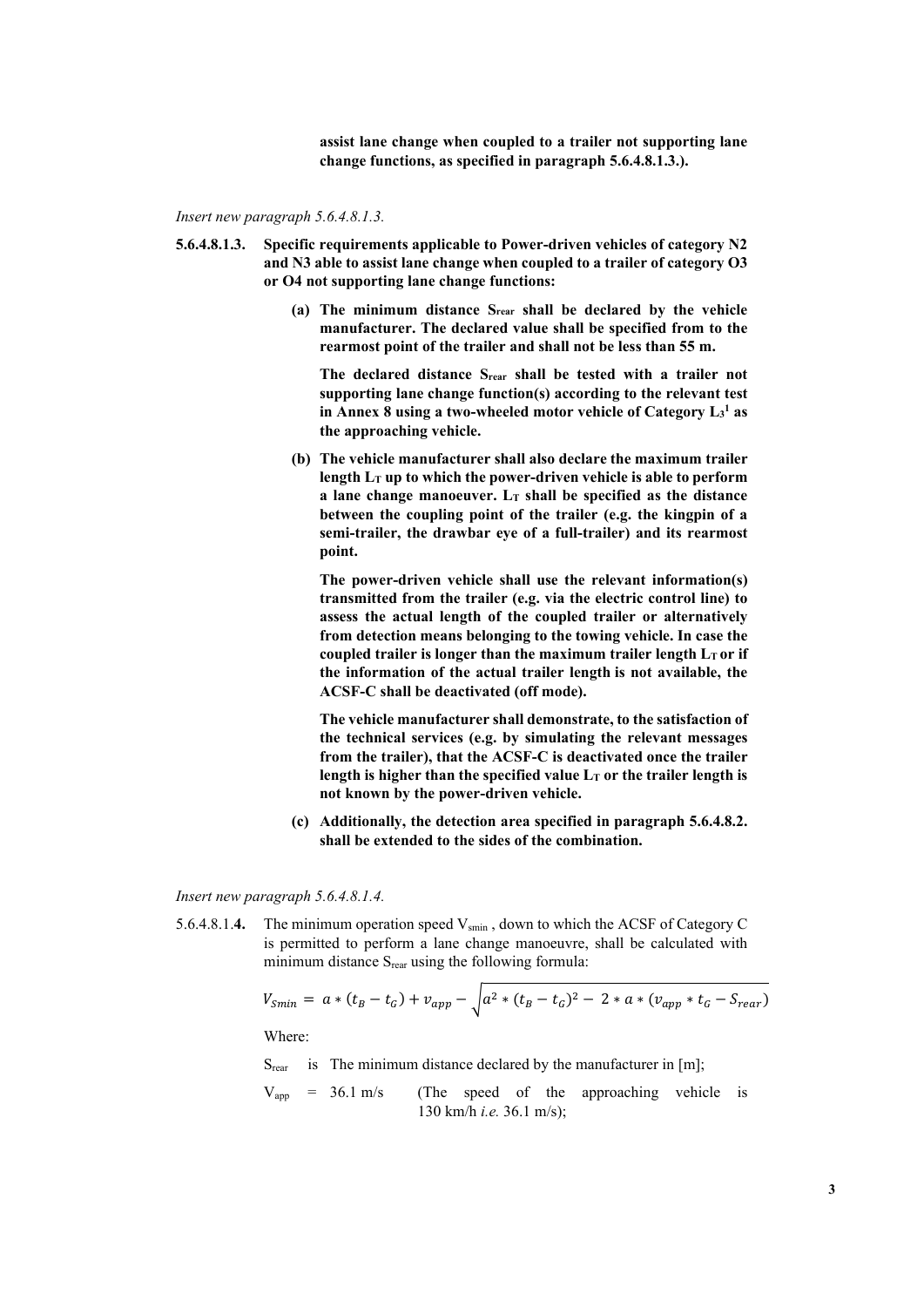| a       | $= 3 \text{ m/s}^2$           | (Deceleration of the approaching vehicle);                                                              |
|---------|-------------------------------|---------------------------------------------------------------------------------------------------------|
| tв      | $= 0.4$ s                     | (Time after the start of the manoeuvre at which the<br>deceleration of the approaching vehicle starts); |
| $t_{G}$ | $=$ 1 s                       | (Remaining gap of the vehicles after the deceleration<br>of the approaching vehicle);                   |
|         | $V_{\text{smin}}$ in [m/s] is | The resulting minimum activation speed of the ACSF of<br>Category C.                                    |

If the vehicle is operated in a country with a general maximum speed limit below 130 km/h, this speed limit may be used as an alternative for  $V_{app}$  in the above formula to calculate the minimum operation speed  $V_{\text{smin}}$ . In this case the vehicle shall be equipped with a means to detect the country of the operation and shall have information available on the general maximum speed limit of this country.

Notwithstanding the requirements above in this paragraph **5.6.4.8.1.,** the ACSF of Category C is permitted to perform a lane change manoeuvre at speeds lower than the calculated  $V_{smin}$  provided that the following conditions are met:

(a) The system has detected another vehicle in the adjacent lane into which the lane change is planned at a distance lower than  $S_{\text{rear}}$ ; and

(b) The situation is not deemed to be critical according to paragraph 5.6.4.7. (e.g. at low speed differences and  $V_{app}$  < 130 km/h);

(c) The declared value  $S_{\text{rear}}$  is greater than the calculated value  $S_{\text{critical}}$  from paragraph 5.6.4.7. above.

*Paragraph 5.6.4.8.2.,* amend to read:

### 5.6.4.8.2. **Detection area on ground level**

The vehicle system detection area on ground level shall be at minimum as shown in the figure below.



*Paragraph 5.6.4.8.3., amend to read:*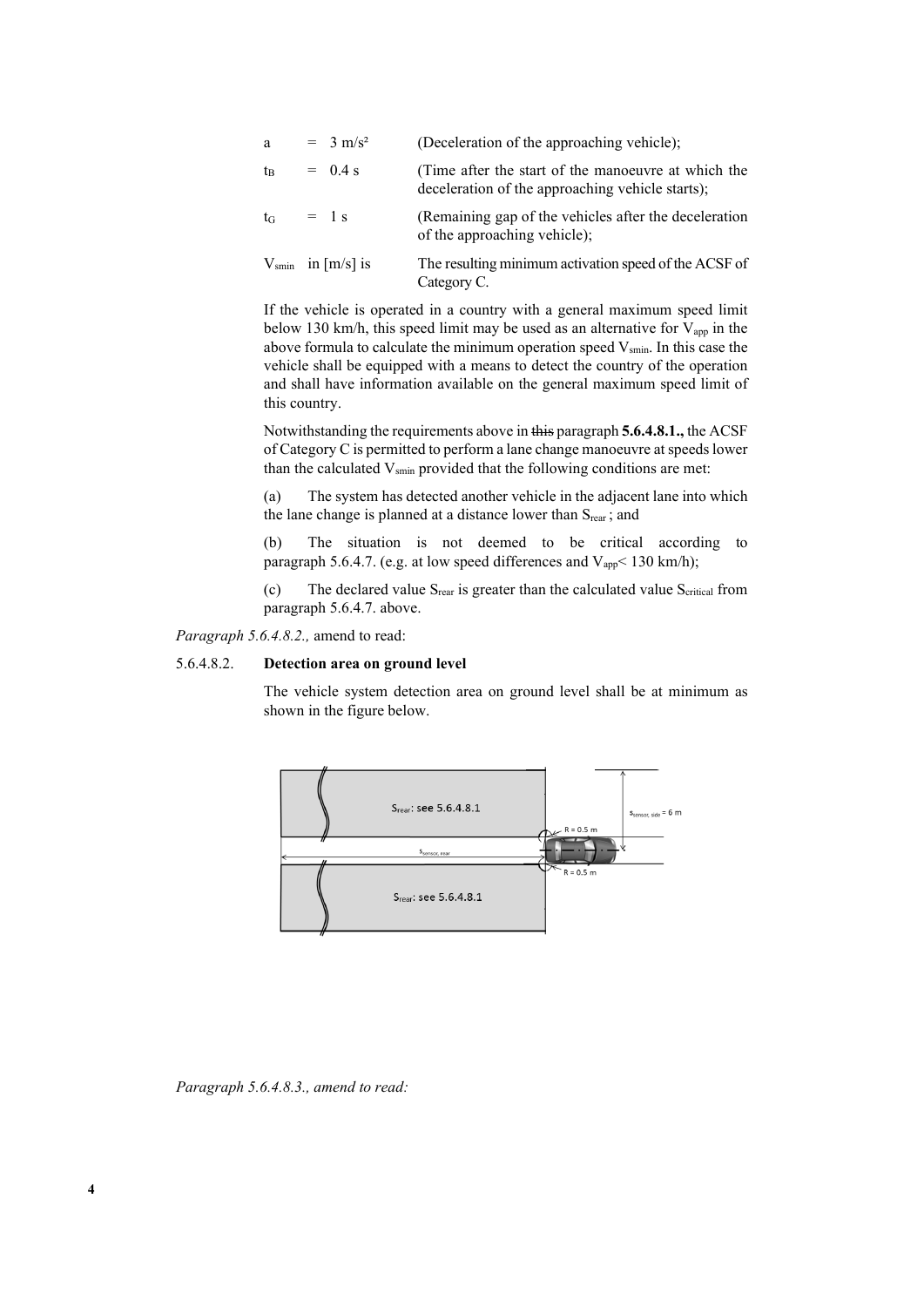5.6.4.8.3. After each vehicle new engine start/run cycle (other than when performed automatically, e.g. the operation of a stop/start systems), the ACSF of Category C function shall be prevented **by the power-driven vehicle** from performing a lane change manoeuvre until the system **of the power driven vehicle or the trailer (as relevant)** has detected, at least once, a moving object at a distance greater than the minimum distance S<sub>rear</sub> declared by the manufacturer in paragraph 5.6.4.8.1. above.

### *Paragraph 5.6.4.8.4., amend to read:*

5.6.4.8.4. The ACSF of Category C shall be able to detect blindness of the sensor (e.g. due to accumulation of dirt, ice or snow). The ACSF of Category C shall be prevented, upon detection of blindness **on the power driven vehicle or on the trailer, as relevant**, from performing the lane change manoeuvre. The status of the system shall be signalled to the driver no later than on the initiation of the lane change procedure. The same warning as the one specified in paragraph 5.6.4.5.5. (system failure warning) may be used.

### *Insert new paragraphs 5.6.4.9., 5.6.4.9.1., 5.6.4.9.1.1., 5.6.4.9.1.2., 5.6.4.9.1.3., 5.6.4.9.1.4. 5.6.4.9.2., 5.6.4.9.2.1., 5.6.4.9.2.2. and 5.6.4.9.2.3.,* **to read:**

**5.6.4.9. Connections, for ACSF between power-driven vehicle and trailer**

**The following paragraphs apply to vehicles implementing lane change function(s) based on trailers supporting lane change function(s).** 

- **5.6.4.9.1. The data communication line shall conform to ISO 11992-1:2019 and 11992-3:2021 and be a point-to-point type using:**
	- **(a) The fifteen pin connector according to ISO 12098 or,**
	- **(b) In the case of systems where the connection of the electric control line is automated, the automated connector shall, as a minimum, provide the same number of pins as the abovementioned ISO 12098 connector.**
- **5.6.4.9.1.1. The support of messages defined within ISO 11992-3:2021 is specified within Annex 9 to this regulation for the power-driven vehicle and trailer as appropriate.**
- **5.6.4.9.1.2. The functional compatibility of power-driven and towed vehicles equipped with electric control lines as defined above shall be assessed at the time of type approval by checking that the relevant provisions of ISO 11992-1:2019 and ISO 11992-3:2021 are fulfilled. Annex 10 of this Regulation provides an example of tests that may be used to perform this assessment.**
- **5.6.4.9.1.3. When a power-driven vehicle is equipped with an electric control line connected to a trailer equipped with an electric control line, a continuous failure (> 40 ms) within the electric control line shall be detected in the power-driven vehicle and shall be signalled to the driver by the warning signal specified in Paragraph 5.6.4.5.5., when such vehicles are connected via the electric control line.**
- **5.6.4.9.1.4. The Power-driven vehicles shall be able to use the data transmitted from a trailer to perform the functionality and the performance of an ACSF of Category C shall send the GPM 11 message to the trailer and receive the**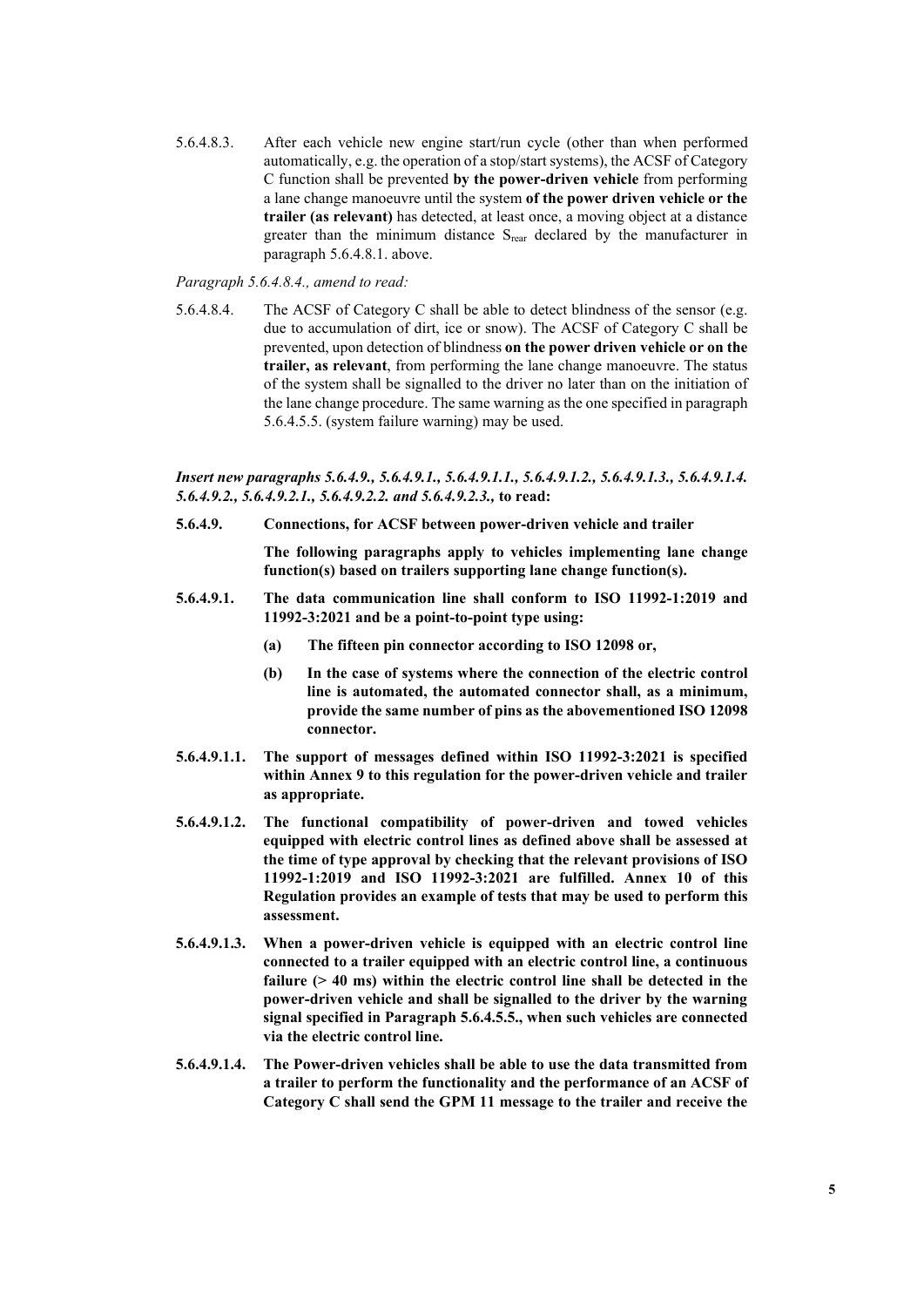**GPM 21 message prior to the enabling the ACSF-functionality of the motor vehicle if a trailer is coupled.**

- **5.6.4.9.2. Special provisions for trailers supporting lane change function(s).**
- **5.6.4.9.2.1. The functionality shall be enabled only if GPM 11 message is received and GPM 21 messages is sent as defined in ISO 11992-3:2021.**
- **5.6.4.9.2.2. If a trailer provides data communication via the electric control line and is equipped with ACSF-sensors it shall be in conformance to ISO 11992- 3:2021 and according to the Annex 9 of this regulation. Failure warning signals required from the trailer by this Regulation shall be activated via the above connector. The requirement to be applied to trailers with respect to the transmission of failure warning signals shall be those, as appropriate, which are prescribed for motor vehicles in paragraph 5.6.4.5.5.**
- **5.6.4.9.2.3. A system failure in the trailer shall be transmitted to the motor vehicle.**

*Renumbering of 5.6.4.9. and 5.6.4.10.*

- 5.6.4.**910**. System information data
- 5.6.4.**910**.1. The following data shall be provided, together with the documentation package required in Annex 6 of this UN Regulation, to the Technical Service at the time of type approval.
- 5.6.4.**910**.1.1. The conditions under which the system can be activated and the boundaries for operation (boundary conditions). The vehicle manufacturer shall provide values for  $V_{smax}$ ,  $V_{smin}$  and ay<sub>smax</sub> for every speed range as mentioned in the table of paragraph 5.6.2.1.3. of this UN Regulation.
- 5.6.4.**910**.1.2. Information about how the system detects that the driver is holding the steering control.
- 5.6.4.**910**.1.3. The means to override and to suppress or cancel.
- 5.6.4.**910**.1.4. Information about how the failure warning signal status and the confirmation of the valid software version related ACSF performance can be checked via the use of an electronic communication interface.\*
- 5.6.4.**910**.1.5. Documentation about which system software version related ACSF performance is valid. This documentation shall be updated whenever a software version was amended.\*
- 5.6.4.**910**.1.6. Information on the sensor range over lifetime. The sensor range shall be specified in such way that any influence on deterioration of the sensor shall not affect the fulfilment of paragraphs 5.6.4.8.3. and 5.6.4.8.4. of this UN Regulation.
- 5.6.4.**1011**. The vehicle with ACSF of Category C shall be tested in accordance with relevant vehicle test(s) specified in Annex 8 of this UN Regulation. For driving situations not covered by the tests of Annex 8, the safe operation of the ACSF shall be demonstrated by the vehicle manufacturer on the base of Annex 6 of this UN Regulation."

<sup>\*</sup> This paragraph shall be reviewed once the Task Force on Cyber Security and Over the Air issues (TF CS/OTA) reporting to the World Forum for the Harmonization of Vehicle Regulations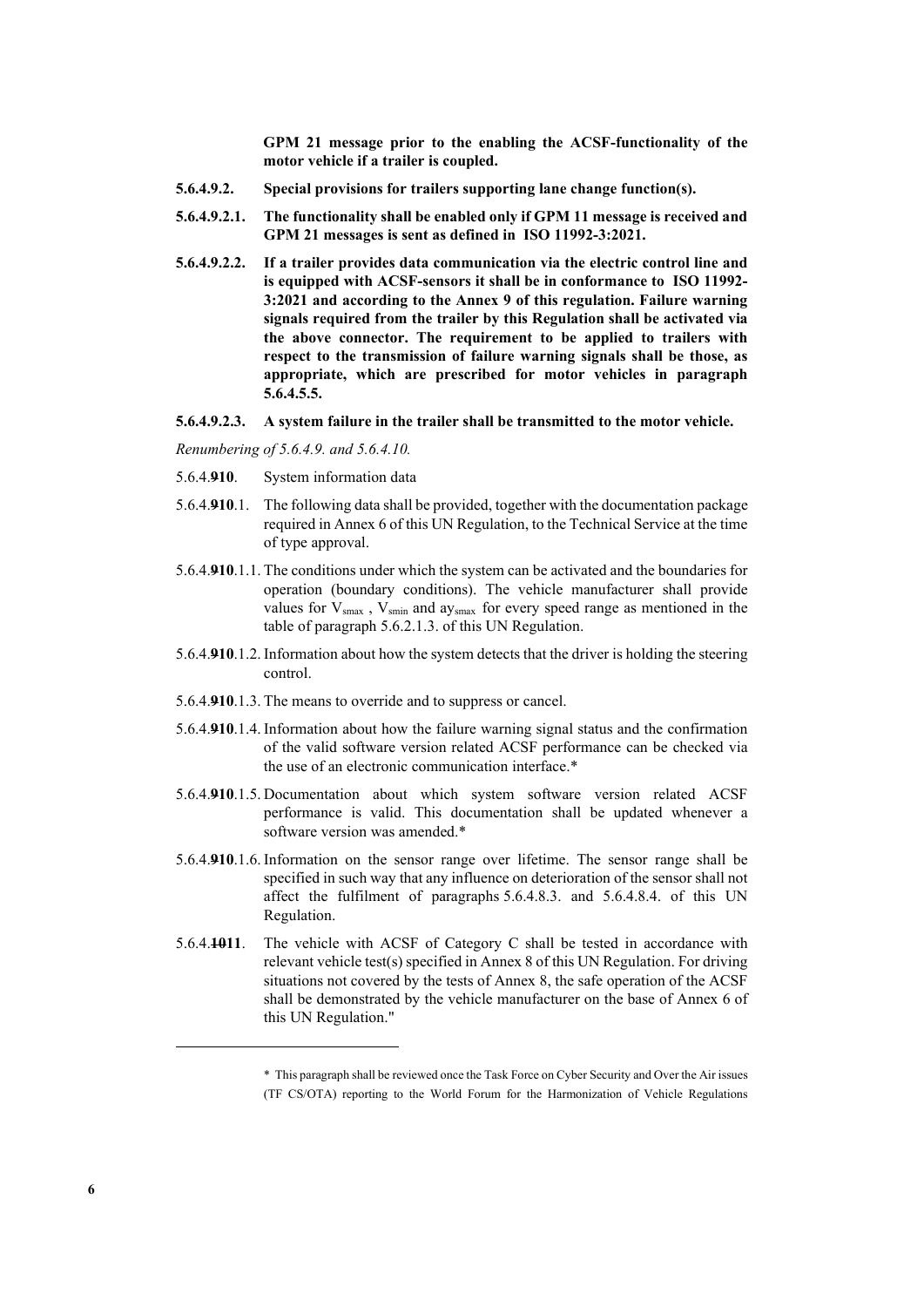(WP.29) Informal Working Group on Intelligent Transport Systems / Automated Driving has finalized its work on measures for software identification and, if necessary, amended accordingly.

*Insert new paragraphs 7.3, 7.3.1., 7.3.2., 7.3.3. and 8.4. in Annex 1, to read:*

**If yes:**

- **7.3.1. The power-driven vehicle supports lane changes according to paragraph 5.6.4.8.1.1. system in solo condition (i.e. without being coupled to a trailer of cat. O3 and O4) (yes/no)**
- **7.3.2. The power-driven vehicle supports lane changes when coupled to a trailer supporting lane change function(s) according to paragraph 5.6.4.8.1.2. and 5.6.4.9.2. (yes/no)**
- **7.3.3. The power-driven vehicle supports lane changes when coupled to a trailer by fulfilling paragraph 5.6.4.8.1.3. without support of the trailer. This also includes the case, if the power-driven vehicle does not use the support of a trailer supporting lane change function(s) according to paragraph 5.6.4.8.1.1. and 5.6.4.9.2. (yes/no)**
- **8.4. The trailer is equipped with an ACSF C system supporting lane change function(s) according to paragraph 5.6.4.8.1.1. and 5.6.4.9.2. and the Annex 9 (yes/no)**

*Paragraph 3.5., in Annex 8, amend to read:* 

"3.5. Tests for ACSF of Category C Systems

If not specified otherwise all vehicle test speeds shall be based on  $V_{app} = 130$ km/h.

If not specified otherwise, the approaching vehicle shall be a type-approved high volume series production vehicle.

**A "vehicle under test" or "a test vehicle" normally driven as single vehicle/unit may be a part of a combination.**

**In case the power-driven vehicle supports lane changes according to paragraph 5.6.4.8.1.1. system in solo condition, the power-driven vehicle shall be tested under para 3.5.1. to 3.5.7..**

**In case the power-driven vehicle supports lane changes when coupled to a trailer supporting lane change function ("yes" in paragraph 7.3.2 in Annex 1), the powerdriven vehicle shall be tested with a trailer supporting lane change function ("yes" in paragraph 8.x in Annex 1) coupled during the test under para 3.5.1. to 3.5.8.1.**

**In case the power-driven vehicle supports lane changes when coupled to a trailer without support of the trailer ("yes" in paragraph 7.3.3 in Annex 1), the powerdriven vehicle shall be tested with a trailer not supporting lane change function ("no" in paragraph 8.x in Annex 1) coupled during the test under para 3.5.1. to 3.5.8.2.**

**A Trailer supporting lane change function ("yes" in paragraph 8.4 in Annex 1) shall fulfill the test of 3.5.6. and 3.5.9. The tests under paragraph 3.5.1. to 3.5.5. and 3.5.7. are dedicated to the power-driven vehicle.**

The vehicle manufacturer shall demonstrate to the satisfaction of the Technical Service that the requirements are fulfilled for the whole speed range. This may

**<sup>7.3.</sup> The power-driven vehicle is equipped with an ACSF C system (yes/no).**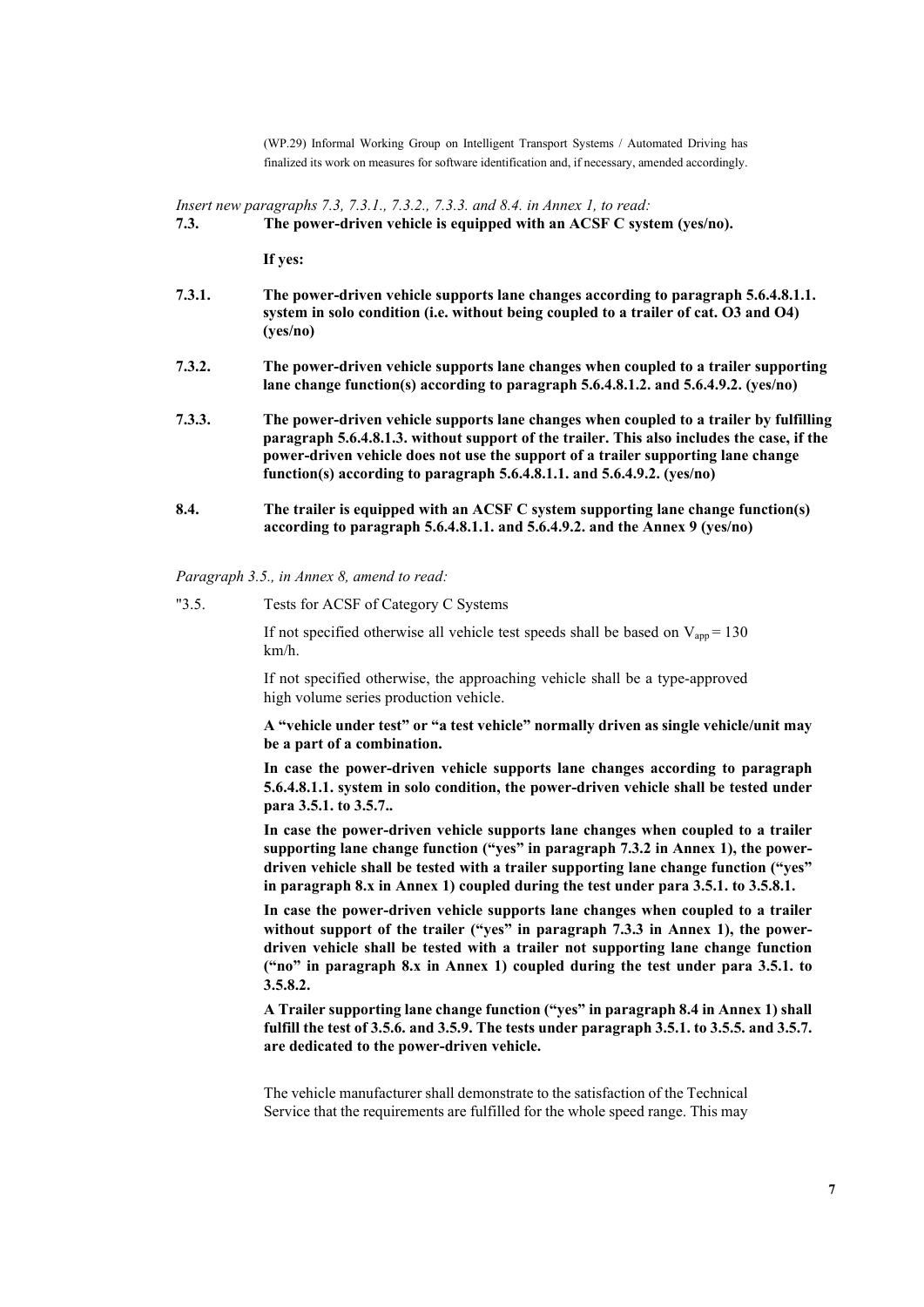be achieved on the basis of appropriate documentation appended to the test report.

*Insert new paragraphs 3.5.8., 3.5.8.1., 3.5.8.2., 3.5.9., 3.5.9.1., 3.5.9.2. in Annex 8, to read:*

**3.5.8. Lane change suppression test**

**The test vehicle shall be driven in a lane of a straight test track, which has at least two lanes in the same direction of travel, with road markings on each side of the lanes.**

**The vehicle speed shall be: Vsmin + 10km/h.**

**The ACSF of Category C shall be activated (standby mode).**

**A Lane Change Procedure shall then be initiated by the driver.**

**The requirements of the test are fulfilled if the system inhibits any lane change procedures if:**

- **3.5.8.1. In case the power-driven vehicle supports lane changes according to 7.3.2. when coupled to a trailer supporting lane change function(s) according to paragraph 8.4.** 
	- **(a) The trailer is not supporting lane change function(s) according to paragraph 5.6.4.8.1.1. and paragraph 5.6.4.9.2. or**
	- **(b) The power-driven vehicle is not able to perform detection of areas specified in paragraph 5.6.4.8.1.1. or specified in paragraph 5.6.4.8.1.2. or**
	- **(c) A warning to the driver specified in paragraph 5.6.4.5.4. is provided**

**Provisions of ISO11992-3:2021 shall be respected.**

**The manufacturer shall demonstrate to the satisfaction of the Technical Service dimensions of areas on ground level those permit lane change procedures executed singularly or in combination with at least one trailer.**

- **3.5.8.2. In case the power-driven vehicle supports lane changes according to 7.3.3. when coupled to a trailer not supporting lane change function(s) according to paragraph 8.4.**
	- **a) The power-driven vehicle is not able to perform detection of areas specified in paragraph 5.6.4.8.1.3.**
- **3.5.9. Object detection test for trailers supporting lane change function(s) according to paragraph 8.4.**
- **3.5.9.1. Detection of targets on low speed above 10 km/h**

**The test vehicle shall be stationary within a lane of a straight track which has at least two lanes and road markings on each side of the lane.**

**Low speed moving objects with a RCS not greater than a type approved high volume series production motorcycle of category L3 with an engine**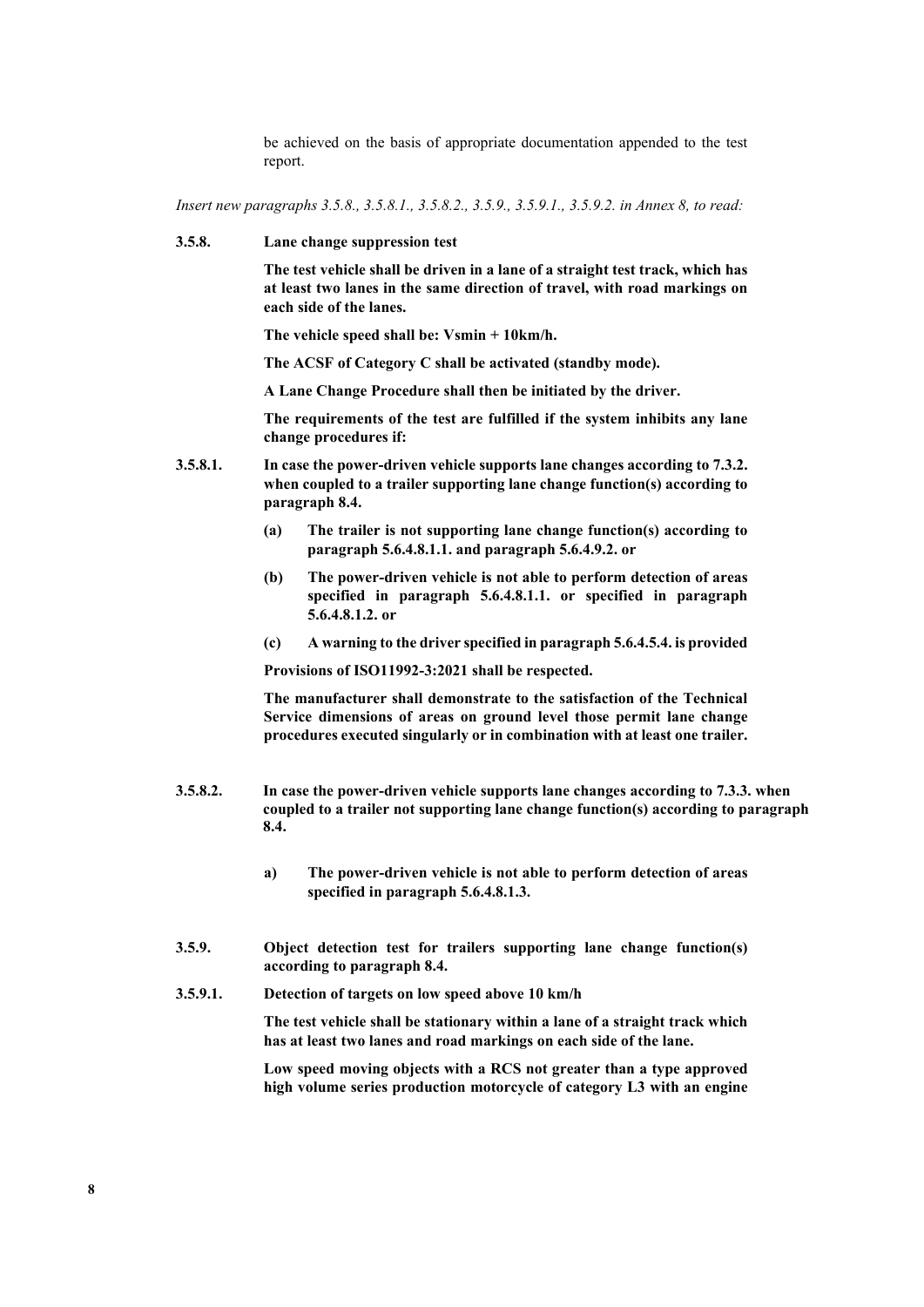**capacity not exceeding 600 cm3 without front fairing or windshield shall approach as follows:**

- **- At the leading edge left and right at a distance of 0.5..4m [from vehicle under test]**
- **- At the rear edge left and right at a distance of 0.5..4m [from vehicle under test]**
- **At the rear at a distance of 5m and 55m in the adjacent lane**

**The requirements of the test are fulfilled if the trailer system or the towing vehicle system detects the approaching vehicles in all 6 positions in sequence.** 

### **3.5.9.2. Detection of moving targets in adjacent lanes**

**The test vehicle shall be stationary within a lane of a straight track which has at least two lanes and road markings on each side of the lane.**

**Another vehicle shall approach from the rear on the nearest adjacent lane, with a speed of 120 km/h.**

**The approaching vehicle shall be a type approved high volume series production motorcycle of category L3 with an engine capacity not exceeding 600 cm3 without front fairing or windshield and shall aim to drive in the middle of the lane.**

**The distance between the rear end of the test vehicle and the front end of the approaching vehicle shall be measured (e.g. with a Differential Global Positioning System), and the value when the system detects the approaching vehicle shall be recorded.**

**The test shall be repeated with the approaching vehicle in the opposite adjacent lane.**

**The requirements of the test are fulfilled if the system detects the approaching vehicle no later than 55m from the rear edge of the vehicle.**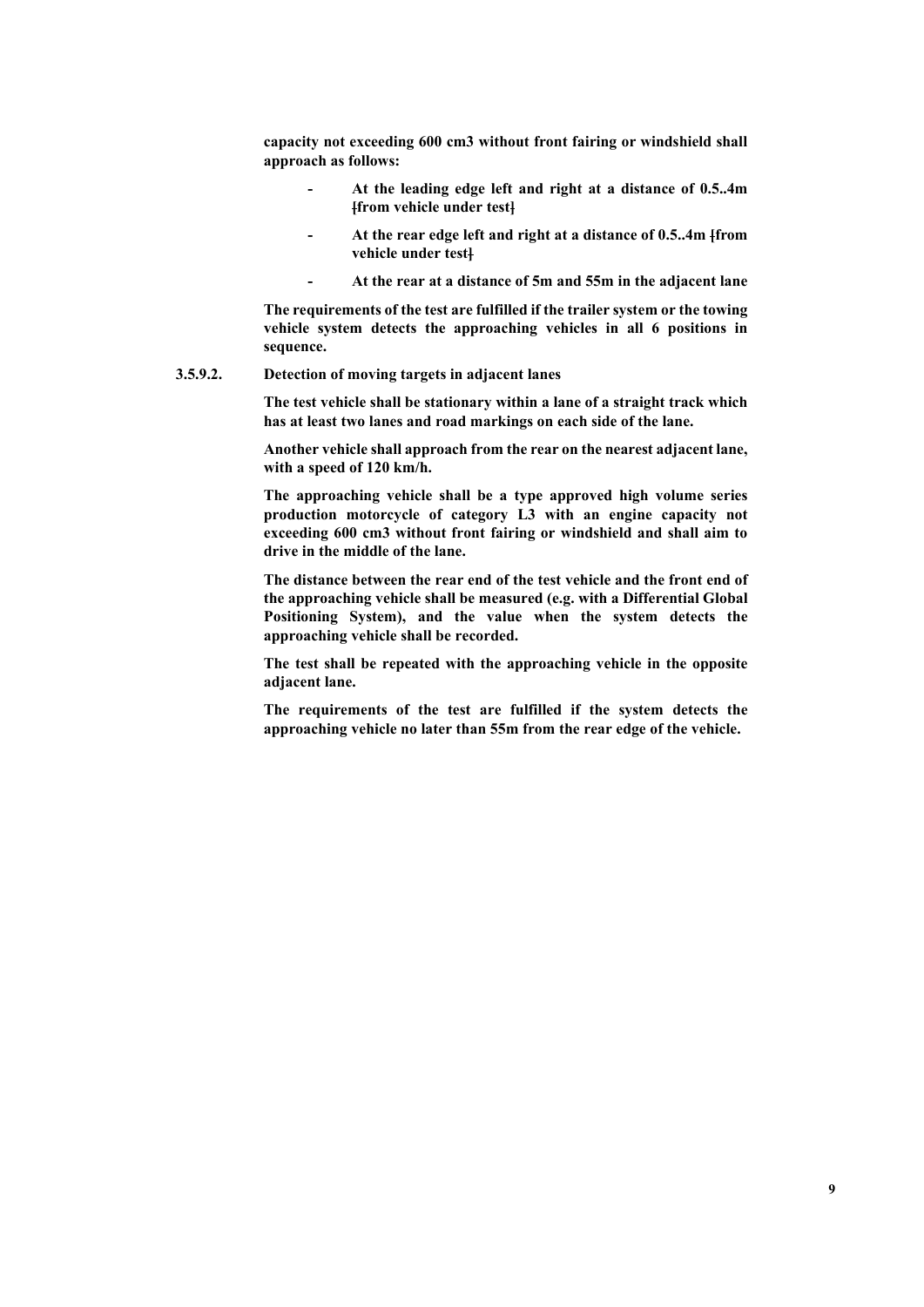Insert a new Annex 9, to read:

### **ANNEX 9**

### **COMPATIBILITY BETWEEN TOWING VEHICLES AND TRAILERS WITH REGARD TO DATA TRANSMISSION ACCORDING TO ISO 11992 FOR ENVIRONMENTAL MONITORING**

### **1. GENERAL**

- **1.1. The requirements of this annex shall only apply to towing vehicles and trailers equipped with an electric control line as defined in paragraph 2.7 of the regulation.**
- **1.2. The ISO 12098:2004 connector provides a power supply for the ASCF/environmental monitoring function of the trailer via pins 4 and 9. In the case of vehicles equipped with an electric control line as defined in paragraph 2.7 of the Regulation this connector also provides a data communication interface via pins13, 14 and 15 — see paragraph 5.6.4.9.1. of the Regulation.**
- **1.3. This annex defines requirements applicable to the towing vehicle and trailer with respect to the support of ASCF/environmental monitoring messages defined within ISO 11992-3:2021.**

# **2. THE PARAMETERS DEFINED WITHIN ISO 11992-3:2021 THAT ARE TRANSMITTED BY THE ELECTRIC CONTROL LINE SHALL BE SUPPORTED AS FOLLOWS:**

- **2.1. The following functions and associated messages are those specified within this Regulation that shall be supported by the towing vehicle or trailer as appropriate:**
- **2.1.1. Messages transmitted from the towing vehicle to the trailer:**

**GPM11 message definition**

| Byte pos.      | Bit pos.   | Parameter ISO 11992-03:2021  | <b>Regulation No. 79 Reference</b>                  |
|----------------|------------|------------------------------|-----------------------------------------------------|
| 1              | $1$ to $2$ | <b>Vehicle type</b>          | <b>Regulation No. 79,</b><br>Paragraph 5.6.4.9.1.4. |
|                | $3$ to $8$ | <b>Detailed Vehicle Type</b> | <b>Regulation No. 79,</b><br>Paragraph 5.6.4.9.1.4. |
| $\overline{2}$ | 5 to 8     | <b>ODM</b> version request   | <b>Regulation No. 79,</b><br>Paragraph 5.6.4.9.1.4. |

**Object Detection Message (ODM11)**

**With this message, relevant information for the automated steering function is sent from the towing vehicle to the towed vehicle.**

#### **ODM11 message definition**

| Byte pos. | Bit pos. | Parameter ISO 11992-03:2021 |
|-----------|----------|-----------------------------|
|           | $--$     |                             |
|           | $1$ to 4 | sequence counter            |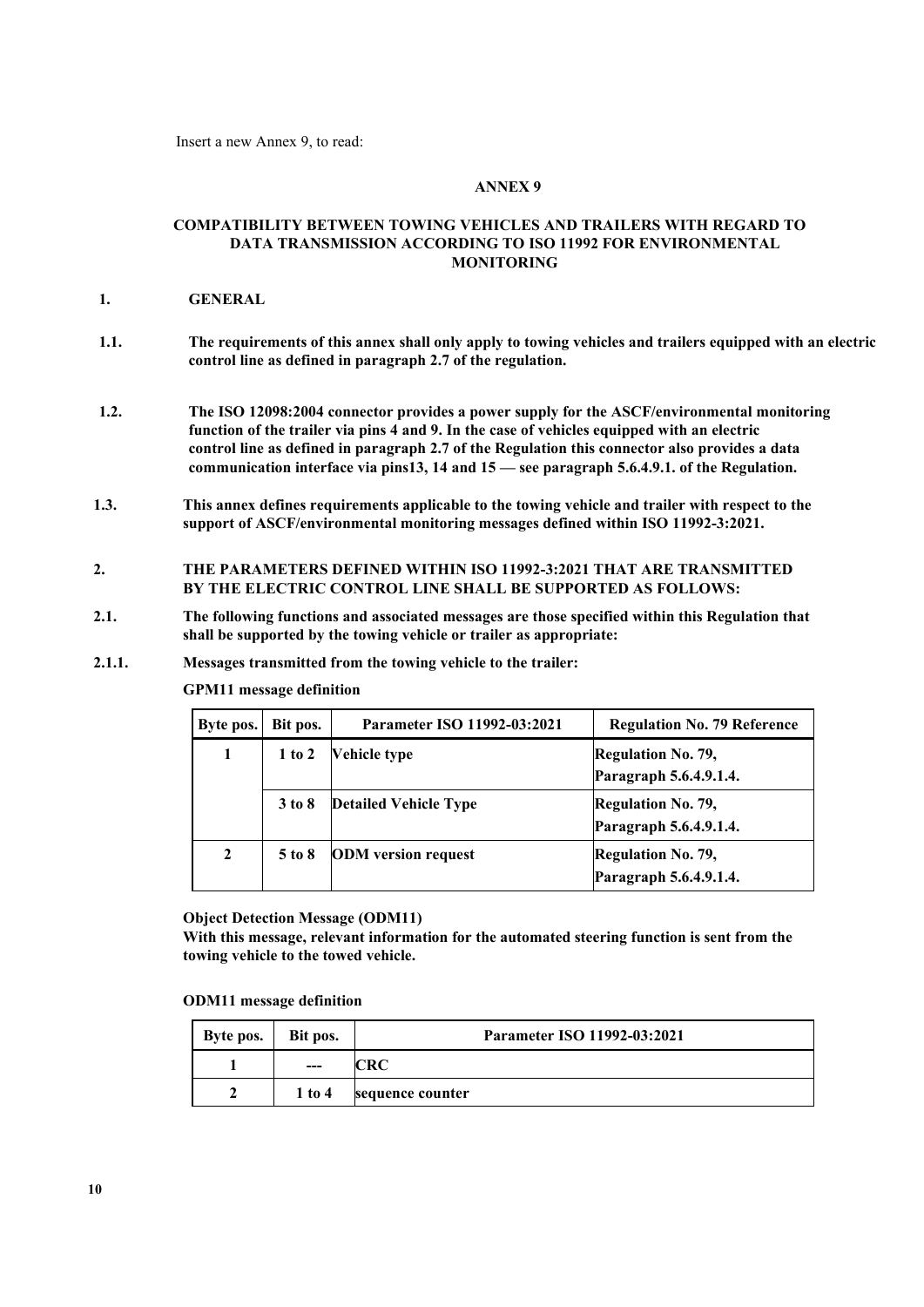|          | $5$ to $8$ | <b>ODM</b> input   |  |
|----------|------------|--------------------|--|
| $3$ to 4 | $---$      | longitudinal speed |  |
| 5 to 6   | $---$      | lateral speed      |  |
| 7 to 8   | $---$      | vaw rate           |  |

# **2.1.2. Messages transmitted from the trailer to the towing vehicle:**

# **GPM21 message definition**

| Byte pos.    | Bit pos.   | Parameter ISO 11992-03:2021        | <b>Regulation No. 79 Reference</b>                  |
|--------------|------------|------------------------------------|-----------------------------------------------------|
| 1            | $1$ to $2$ | <b>Vehicle Type</b>                | <b>Regulation No. 79,</b><br>paragraph 5.6.4.9.2.1. |
|              | 3 to 8     | <b>Detailed Vehicle Type</b>       | <b>Regulation No. 79,</b><br>paragraph 5.6.4.9.2.1. |
| $\mathbf{2}$ | 5 to 8     | <b>ODM Version Information</b>     | <b>Regulation No. 79,</b><br>paragraph 5.6.4.9.2.1. |
| 7            | 1 to 8     | <b>Identification Data Index</b>   | <b>Regulation No. 79,</b><br>paragraph 5.6.4.9.2.1. |
| 8            | 1 to 8     | <b>Identification Data Content</b> | <b>Regulation No. 79,</b><br>paragraph 5.6.4.9.2.1. |

# **ODM 21, ODM 23, ODM 25, ODM 27, ODM 29, ODM 211, ODM 213, ODM 215 message definition**

| Byte pos.      | Bit pos.   | Parameter ISO 11992-03:2021                                                          |
|----------------|------------|--------------------------------------------------------------------------------------|
| 1              |            | <b>Cyclic Redundancy Check (CRC-8)</b>                                               |
| $\overline{2}$ | $1$ to $4$ | <b>Sequence Counter</b>                                                              |
| $\mathbf{2}$   | $5$ to $8$ | <b>Status Indicator</b>                                                              |
| $3$ to 4       |            | Automated Steering Longitudinal Distance Object□                                     |
| $5$ to 6       |            | <b>Automated Steering Lateral Distance Object</b>                                    |
| 7              | $1$ to $4$ | Automated Steering Standard Deviation of Longitudinal and Lateral<br><b>Distance</b> |
| 7              | 5 to 8     | reserved by this document                                                            |
| 8              | 1 to 8     | <b>Track ID</b>                                                                      |

# **ODM 22, ODM 24, ODM 26, ODM 28, ODM210, ODM 212, ODM 214, ODM 216 message definition**

| Bit pos.<br><b>Byte pos.</b><br>Parameter ISO 11992-03:2021 |  |
|-------------------------------------------------------------|--|
|-------------------------------------------------------------|--|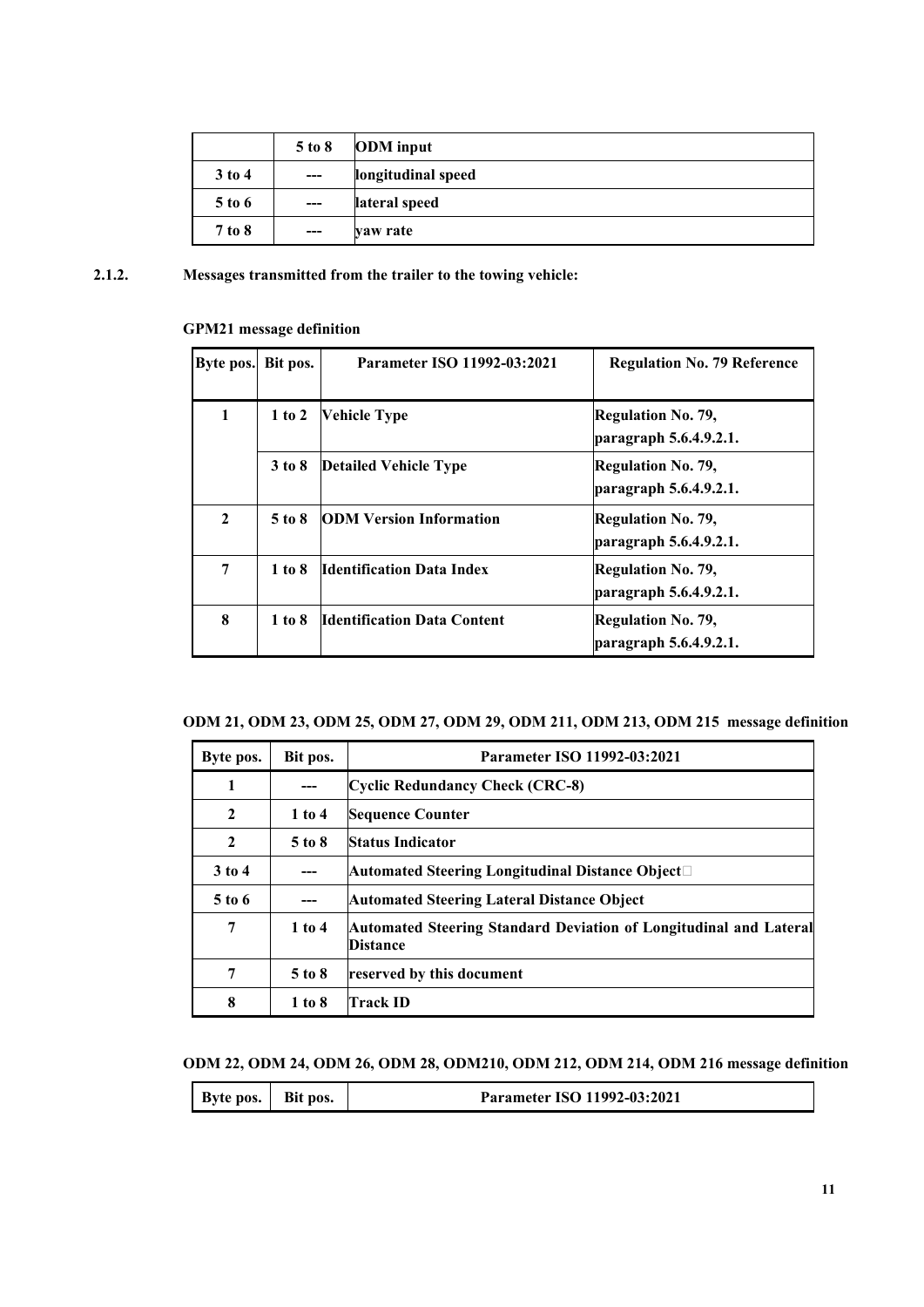| 1            |            | <b>Cyclic Redundancy Check (CRC-8)</b>                                   |
|--------------|------------|--------------------------------------------------------------------------|
| $\mathbf{2}$ | $1$ to $4$ | <b>Sequence Counter</b>                                                  |
| $\mathbf{2}$ | $5$ to $8$ | <b>Status Indicator</b>                                                  |
| $3$ to 4     | ---        | <b>Automated Steering Absolute Longitudinal Speed Object</b>             |
| $5$ to 6     |            | <b>Automated Steering Absolute Lateral Speed Object</b>                  |
| 7            | $1$ to $4$ | Automated Steering Normal Deviation of Longitudinal and Lateral<br>Speed |
|              | $5$ to $7$ | reserved by this document                                                |

**General**

**IMPORTANT — If ISO 11992-1 is used as a data link and physical layer only one trailer** 

**(towed vehicle) can be supported due to bandwidth overload of the** 

**CAN bus between towing and towed vehicles.**

**- The towing vehicle shall not rely on any sorting of the objects communicated by the towed vehicle.**

**Objects to the side of the towed vehicle**

**The following rule shall be applied for left-hand and right-hand side separately:**

— **If any object is next to the towed vehicle, the one with minimum lateral distance to the towed vehicle shall be selected.** 



**Objects behind the towed vehicle**

**The area behind the towed vehicle is split into five ranges. From each range an object shall be selected, if present. If the absolute velocity of the towed vehicle > 10 km/h only moving**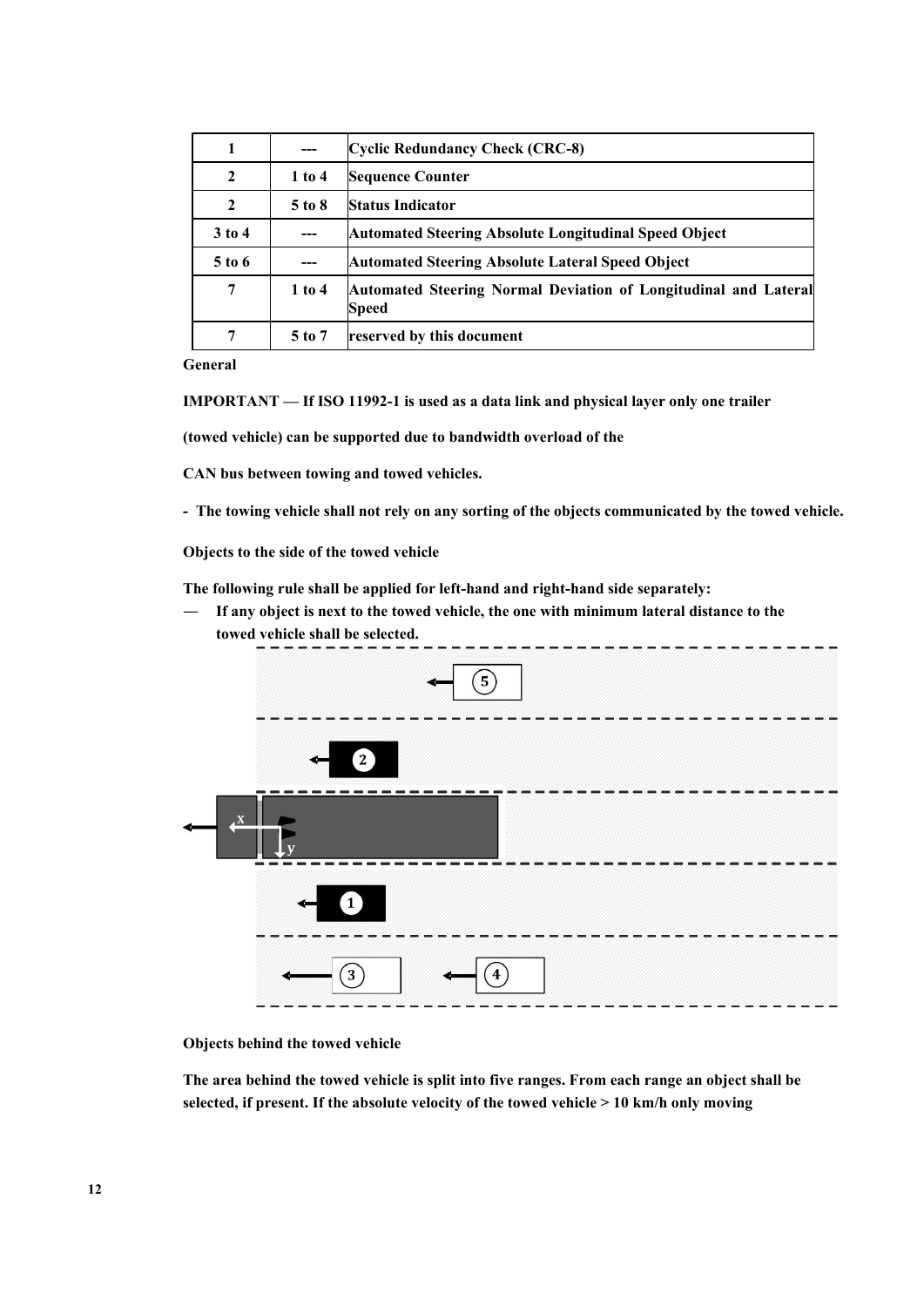**objects shall be selected. An object is moving if its absolute velocity is not zero. The five ranges are specified by the lateral position relatively to the towed vehicle:**

- $-0.5 \times w 7$  m  $\le y \le -0.5 \times w 3.5$  m
- $-0.5 \times w 3.5$  m  $\le y \le -0.5 \times w$
- **behind the towed vehicle**
- $0.5 \times w \le y \le 0.5 \times w + 3.5$  m
- $-$  0,5  $\times$  w + 3,5 m  $\times$  y  $\leq$  0,5  $\times$  w + 7 m

**where y is the lateral position [m] and w is the width [m] of the towed vehicle.**



**No objects are detected, sensor system not ready: In case no objects are detected or the sensor system is not ready all object values shall be set to SNA (system not available).**

**2.2. Under the following conditions the towed vehicle shall transmit the status indicator according to the ODM messages defined in Paragraph 2.1.2. above:**

### **Communication error:**

**If a communication persistent error is reported by an underlying layer (e.g. bus-off by the CAN controller), the application shall perform a reset. After the reset, the same initialisation procedure as on power-up shall be performed. The delay between the persistent error is reported and the reset executed shall be at least 100 ms.**

### **Sensor error:**

**The sensors providing ODM information shall be equipped with mechanisms for sensor failure detection (e.g. blockage, malfunction). A detected sensor error shall be reported by the ODM status indicator. Different states. If the sensors are equipped with integrated recovery mechanism, these should be supported.**

**2.3. The following messages defined in ISO 11992-3:2021 shall be supported by the towing vehicle or trailer if available:**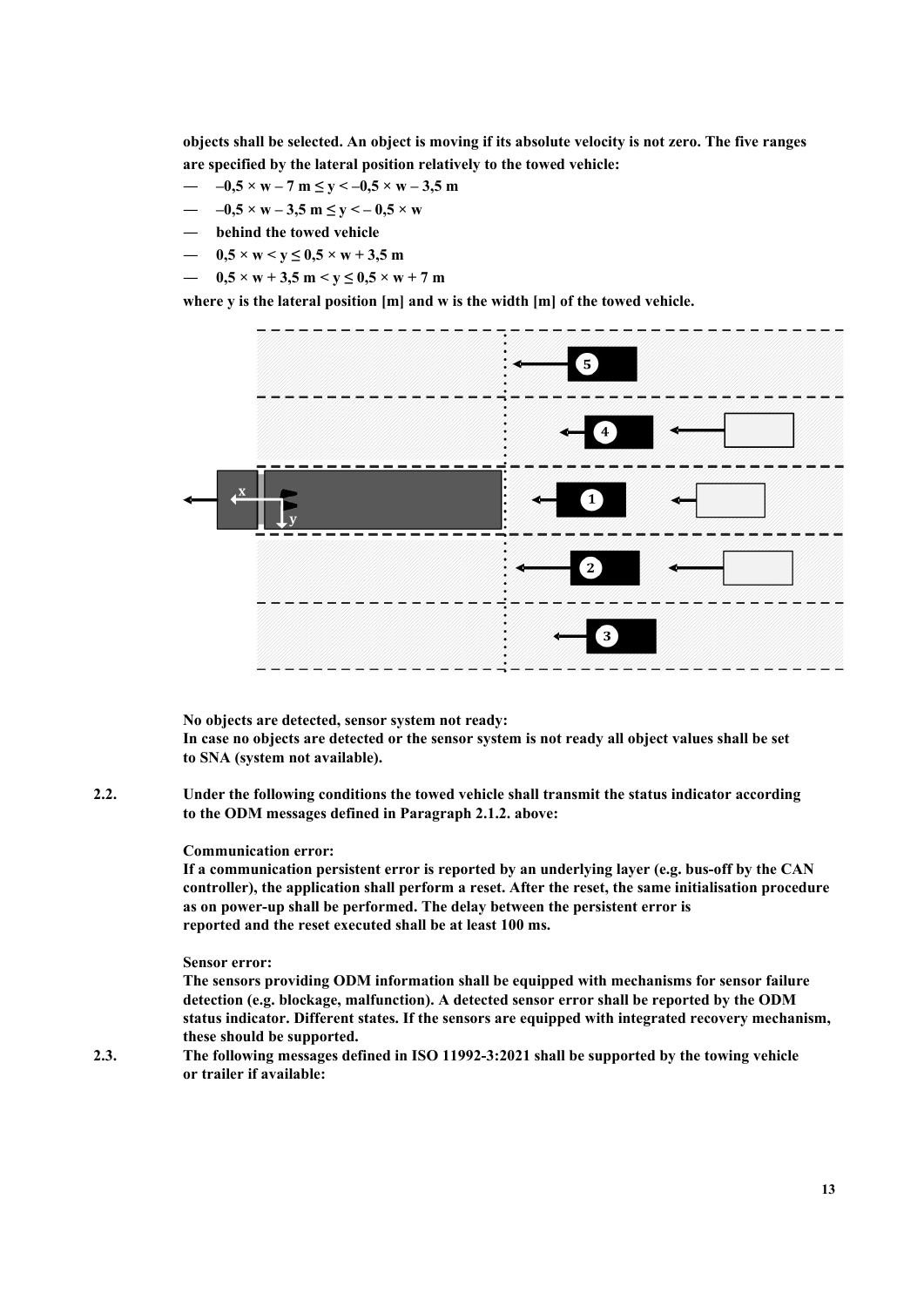# **2.3.1. Messages transmitted from the trailer to the towing vehicle:**

| Byte pos.    | Bit pos.   | Parameter ISO 11992-03:2021                    |
|--------------|------------|------------------------------------------------|
|              | $---$      | $\vert$ Cyclic Redundancy Check (CRC-8) $\Box$ |
| 2            | $1$ to $4$ | <b>Sequence Counter</b>                        |
| $\mathbf{2}$ | $5$ to $8$ | <b>Status Indicator</b>                        |
| $3$ to 4     | ---        | <b>Geometric Item #1</b>                       |
| 5 to 6       |            | <b>Geometric Item #2</b>                       |
| 7 to 8       |            | <b>Geometric Item #3</b>                       |

## **ODM217 message definition**

**Multiplexing rules for geometric distances**

| Sequence counter | Item | Parameter ISO 11992-03:2021     |
|------------------|------|---------------------------------|
| 1 or 9           | #1   | distance to rear coupling point |
| 1 or 9           | #2   | distance to centre of rotation  |

**2.4. The following messages shall be supported by the towing vehicle or trailer as appropriate when the vehicle is installed with a function associated with that parameter:**

# **2.4.1. Messages transmitted from the towing vehicle to the trailer:**

**GPM11 message definition**

| Byte pos. | Bit pos. | Parameter ISO 11992-03:2021                         |
|-----------|----------|-----------------------------------------------------|
| $3$ to 4  | 1 to 16  | Articulation Angle between towing and towed vehicle |
| $5$ to 6  | 1 to 16  | Angle between towing vehicle and drawbar            |
| 7 to 8    | 1 to 16  | Angle between drawbar and towed vehicle             |

# **2.4.2. Messages transmitted from the trailer to the towing vehicle:**

**GPM21 message definition**

| Byte pos.   Bit pos. | Parameter ISO 11992-03:2021                                 |
|----------------------|-------------------------------------------------------------|
| $3$ to 4             | 1 to 16 Articulation Angle between towing and towed vehicle |
| 5 to 6               | 1 to 16 Articulation Angle drawbar and towed vehicle        |

**2.5. The support of all other messages defined within ISO 11992-3:2021 is optional for the towing vehicle and trailer.**

*Insert a new Annex 10,* to read: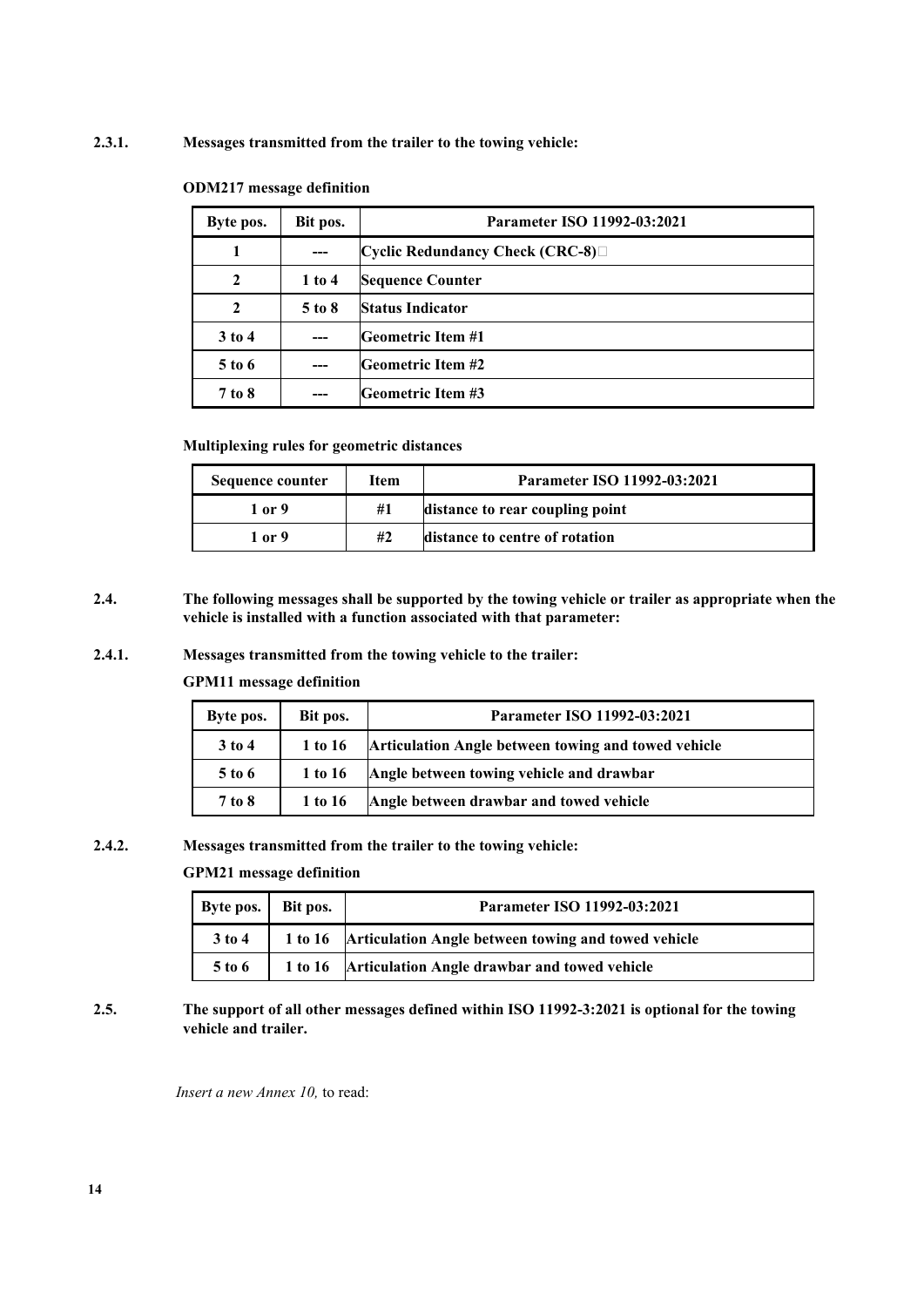### **ANNEX 10**

# **TEST PROCEDURE TO ASSESS THE FUNCTIONAL COMPATIBILITY OF VEHICLES EQUIPPED WITH ACSF CONTROL LINES**

- **1. GENERAL**
- **1.1. This annex defines a procedure that may be used to check towing and towed vehicles equipped with an electric control line against the functional and performance requirements referred to in paragraph 5.6.4.1. of this Regulation. Alternative procedures may be used at the discretion of the Technical Service if an equivalent level of checking integrity can be established.**
- **1.2. The references to ISO 12098:2004 within this annex apply to ISO 12098 for 24V applications and ISO 12098 for 12V applications.**

## **2. INFORMATION DOCUMENT**

- **2.1. The vehicle manufacturer/system supplier shall supply to the Technical Service an information document that contains at least the following:**
- **2.1.1. A schematic of the vehicle ACSF system;**
- **2.1.2. Evidence that the interface, including the physical layer, data link layer and the application layer and the respective position of supported messages and parameters, complies with ISO 11992;**
- **2.1.3. A list of supported messages and parameters; and**

## **3. TOWING VEHICLES**

**3.1. ISO 11992 trailer simulator** 

**The simulator shall:**

- **3.1.1. Have a connector meeting ISO 12098:2004 (15 pin) to connect to the vehicle under test. Pins 13, 14 and 15 of the connector shall be used to transmit and receive messages complying with ISO 11992-3:2021.**
- **3.1.2. Be capable of receiving all of the messages transmitted by the motor vehicle to be type approved and be capable of transmitting all trailer messages defined within ISO 11992-3:2021.**
- **3.1.3. Provide a direct or indirect readout of messages, with the parameters in the data field shown in the correct order relative to time; and**
- **3.2. Checking procedure**
- **3.2.1. Confirm that the manufacturer's/supplier's information document demonstrates compliance with the provisions of ISO 11992 with respect to the physical layer, data link layer and application layer.**
- **3.2.2. Check the following, with the simulator connected to the motor vehicle via the ISO 12098:2004 interface and whilst all trailer messages relevant to the interface are being transmitted:**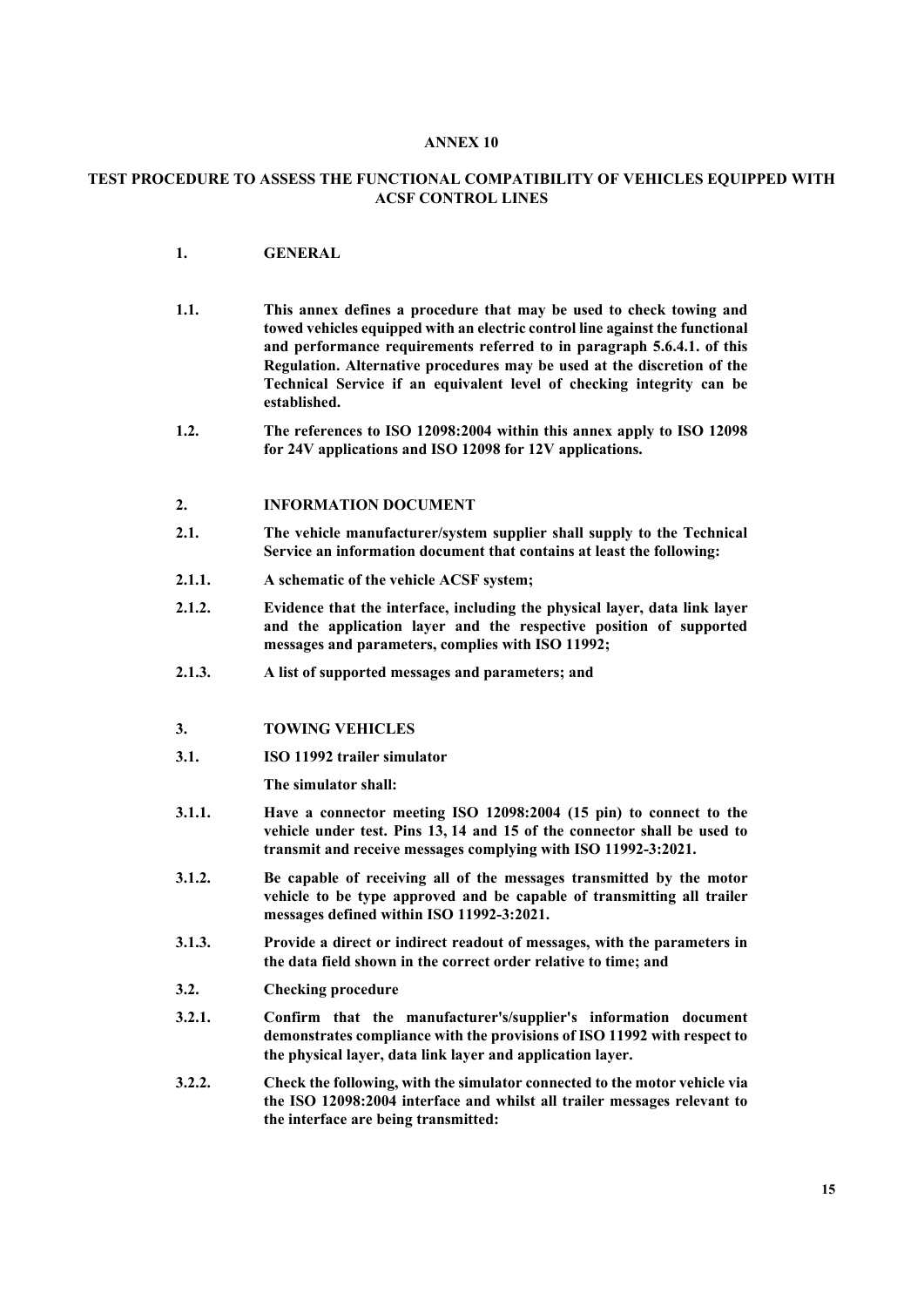- **3.2.2.1. Control line signalling:**
- **3.2.2.1.1. The parameters defined in GPM 11 byte 1 bit 5 -8 and byte 3-8 bit 1 – 16 of ISO 11992-3:2021 shall be checked against the specification of the vehicle**
- **3.2.2.2. Failure warning:**
- **3.2.2.2.1. Simulate a permanent failure in the communication line to pin 14 of the ISO 12098 connector and check that the warning signal of the ACSF System specified in paragraph 5.6.4.5.5.1. of this regulation is displayed.**
- **3.2.2.2.2. Simulate a permanent failure in the communication line to pin 15 of the ISO 12098 connector and check that the warning signal of the ACSF System specified in paragraph 5.6.4.5.5.1. of this regulation is displayed.**
- **3.2.2.2.3. Simulate the failure message required in paragraph 5.6.4.9.2.2. (according to ISO 11992-3:2021) from the trailer and check that the warning signal specified in paragraph 5.6.4.5.5. is displayed.**
- **3.2.3. Additional checks**
- **3.2.3.1. At the discretion of the Technical Service the checking procedures defined above may be repeated with the non-ACSF functions relevant to the interface in different states or switched off.**
- **3.2.3.2. Paragraph 2.4.1 of Annex 9 defines additional messages that shall under specific circumstances be supported by the towing vehicle. Additional checks may be carried out to verify the status of supported messages to ensure the requirements of paragraph 5.6.4.9.1.2. of the Regulation are fulfilled.**

### **4. TRAILERS**

**4.1. ISO 11992 towing vehicle simulator**

**The simulator shall:**

- **4.1.1. Have a connector meeting ISO 12098:2004 (15 pin) to connect to the vehicle under test. Pins 13, 14 and 15 of the connector shall be used to transmit and receive messages complying with ISO 11992-3:2021.**
- **4.1.2. Have a failure warning display and an electrical power supply for the trailer;**
- **4.1.3. Shall be capable of receiving all of the messages transmitted by the trailer to be type approved and be capable of transmitting all motor vehicle messages defined within ISO 11992-3:2021.**
- **4.1.4. Provide a direct or indirect readout of messages with the parameters in the data field shown in the correct order relative to time; and**
- **4.2. Checking procedure**
- **4.2.1. Confirm that the manufacturer's/supplier's information document demonstrates compliance with the provisions of ISO 11992 with respect to the physical layer, data link layer and application layer.**